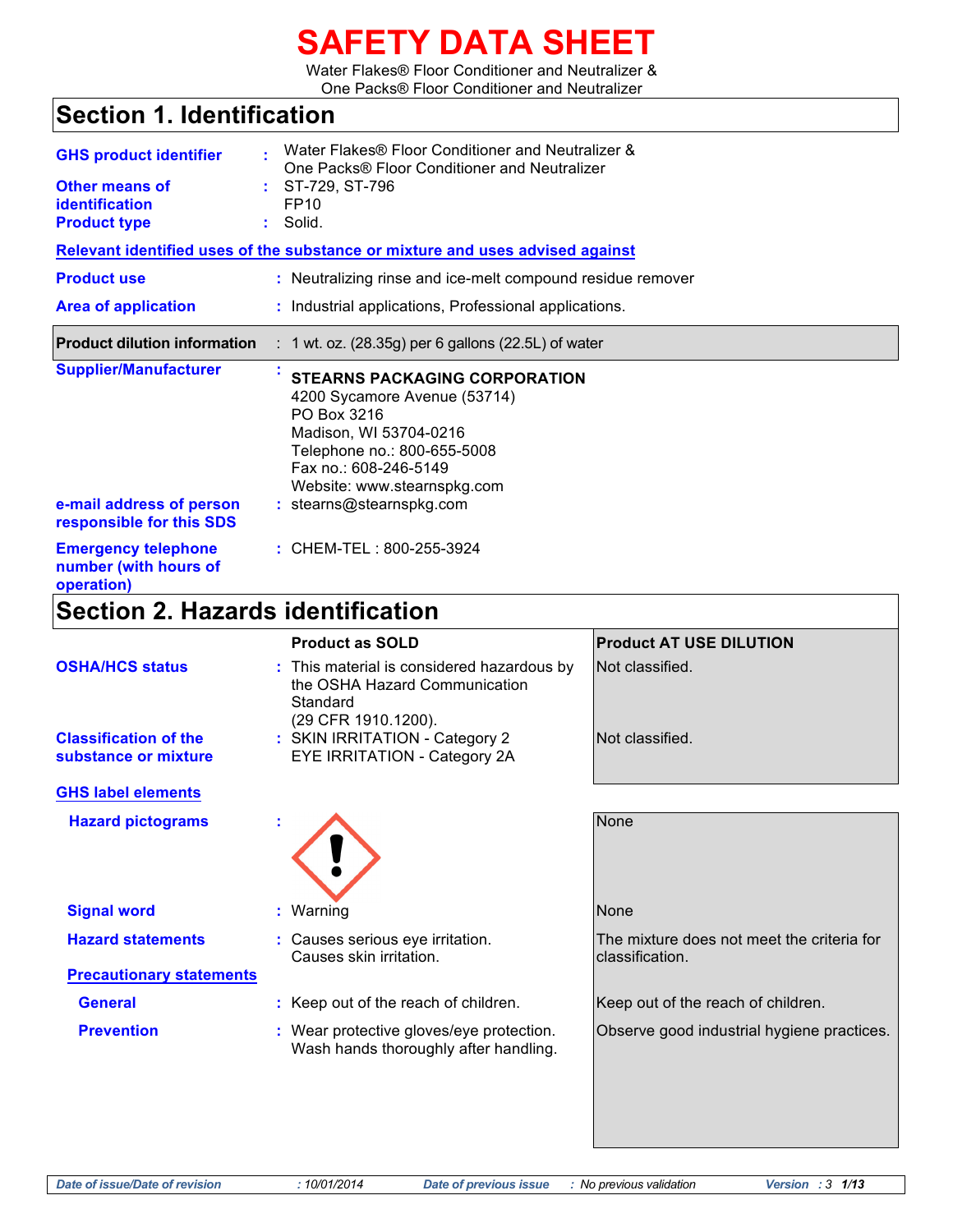## **Section 2. Hazards identification**

| <b>Storage</b><br>: No storage precautions necessary.<br>No storage precautions necessary.<br>: No disposal instructions necessary.<br><b>Disposal</b><br>Dispose of solution down the drain to<br>municipal sewer.<br>Not applicable.<br><b>Supplemental label</b><br>: Avoid contact with skin and clothing. Wash<br>elements<br>thoroughly after handling.<br><b>Hazards not otherwise</b><br>: None known.<br>Not applicable.<br>classified | <b>Response</b> | <b>Product as SOLD</b><br>: IF ON SKIN: Wash with plenty of water.<br>Take off contaminated clothing. Wash<br>contaminated clothing before reuse. If skin<br>irritation occurs: Get medical attention.<br>several minutes. Remove contact lenses, if with water for a few minutes.<br>present and easy to do. Continue rinsing. If<br>eye irritation persists: Get medical<br>attention. | <b>Product AT USE DILUTION</b><br>No special measures required. Treat<br>symptomatically.<br>IF IN EYES: Rinse cautiously with water for No known effect after skin contact. Rinse<br>No known effect after eye contact. Rinse<br>with water for a few minutes. If irritation<br>persists, get medical attention. |
|-------------------------------------------------------------------------------------------------------------------------------------------------------------------------------------------------------------------------------------------------------------------------------------------------------------------------------------------------------------------------------------------------------------------------------------------------|-----------------|------------------------------------------------------------------------------------------------------------------------------------------------------------------------------------------------------------------------------------------------------------------------------------------------------------------------------------------------------------------------------------------|-------------------------------------------------------------------------------------------------------------------------------------------------------------------------------------------------------------------------------------------------------------------------------------------------------------------|
|                                                                                                                                                                                                                                                                                                                                                                                                                                                 |                 |                                                                                                                                                                                                                                                                                                                                                                                          |                                                                                                                                                                                                                                                                                                                   |
|                                                                                                                                                                                                                                                                                                                                                                                                                                                 |                 |                                                                                                                                                                                                                                                                                                                                                                                          |                                                                                                                                                                                                                                                                                                                   |
|                                                                                                                                                                                                                                                                                                                                                                                                                                                 |                 |                                                                                                                                                                                                                                                                                                                                                                                          |                                                                                                                                                                                                                                                                                                                   |
|                                                                                                                                                                                                                                                                                                                                                                                                                                                 |                 |                                                                                                                                                                                                                                                                                                                                                                                          |                                                                                                                                                                                                                                                                                                                   |

### **Section 3. Composition/information on ingredients**

| Substance/mixture     | : Mixture          |
|-----------------------|--------------------|
| <b>Other means of</b> | $: ST-796. ST-729$ |
| <i>identification</i> | FP <sub>10</sub>   |

#### **CAS number/other identifiers**

| <b>CAS number</b> | : Not applicable. |
|-------------------|-------------------|
|                   |                   |

**Product code :** Not available.

| Ingredient name  | <b>Other names</b> |               | <b>CAS number</b> |
|------------------|--------------------|---------------|-------------------|
| citric acid      | citric acid        | 100<br>$60 -$ | 77-92-9           |
| sodium carbonate | sodium carbonate   | $10 - 30$     | 497-19-8          |

Any concentration shown as a range is to protect confidentiality or is due to batch variation. **There are no additional ingredients present which, within the current knowledge of the supplier and in the concentrations applicable, are classified as hazardous to health and hence require reporting in this section.**

### **Section 4. First aid measures**

**Description of necessary first aid measures**

**Eye contact :** Immediately flush eyes with plenty of water, occasionally lifting the upper and lower eyelids. Check for and remove any contact lenses. Continue to rinse for at least 10 minutes. Get medical attention.

### **Product as SOLD Product AT USE DILUTION**

No known effect after eye contact. Rinse with water for a few minutes. If irritation persists, get medical attention.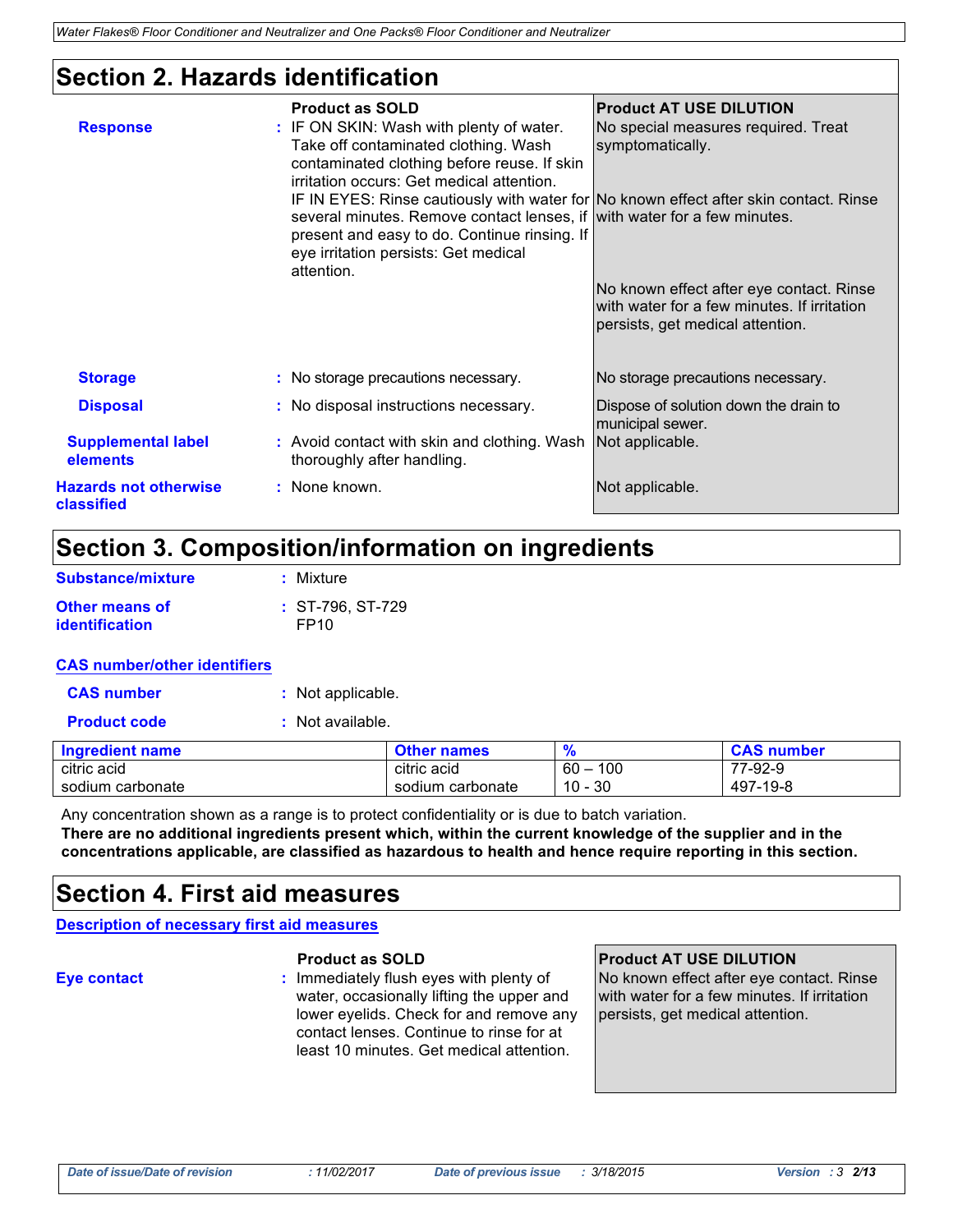## **Section 4. First aid measures**

|                                                    | <b>Product as SOLD</b>                                                                                                                                                                                                                                                                                                                                                                                                                                                                                                                                                                                                                                                                                                                                                                                                                                     | <b>Product AT USE DILUTION</b>                                             |
|----------------------------------------------------|------------------------------------------------------------------------------------------------------------------------------------------------------------------------------------------------------------------------------------------------------------------------------------------------------------------------------------------------------------------------------------------------------------------------------------------------------------------------------------------------------------------------------------------------------------------------------------------------------------------------------------------------------------------------------------------------------------------------------------------------------------------------------------------------------------------------------------------------------------|----------------------------------------------------------------------------|
| <b>Inhalation</b>                                  | : Remove victim to fresh air and keep at rest No special measures required. Treat<br>in a position comfortable for breathing. If it<br>is suspected that fumes are still present,<br>the rescuer should wear an appropriate<br>mask or self-contained breathing<br>apparatus. If not breathing, if breathing is<br>irregular or if respiratory arrest occurs,<br>provide artificial respiration or oxygen by<br>trained personnel. It may be dangerous to<br>the person providing aid to give mouth-to-<br>mouth resuscitation. Get medical attention.<br>If necessary, call a poison center or<br>physician. If unconscious, place in<br>recovery position and get medical attention<br>immediately. Maintain an open airway.<br>Loosen tight clothing such as a collar, tie,<br>belt or waistband.                                                       | symptomatically.                                                           |
| <b>Skin contact</b>                                | Flush contaminated skin with plenty of<br>water. Remove contaminated clothing and<br>shoes. Continue to rinse for at least 10<br>minutes. Get medical attention. Wash<br>clothing before reuse. Clean shoes<br>thoroughly before reuse.                                                                                                                                                                                                                                                                                                                                                                                                                                                                                                                                                                                                                    | No known effect after skin contact. Rinse<br>with water for a few minutes. |
| <b>Ingestion</b>                                   | : Wash out mouth with water. Remove<br>dentures if any. Remove victim to fresh air<br>and keep at rest in a position comfortable<br>for breathing. If material has been<br>swallowed and the exposed person is<br>conscious, give small quantities of water to<br>drink. Stop if the exposed person feels sick<br>as vomiting may be dangerous. Do not<br>induce vomiting unless directed to do so by<br>medical personnel. If vomiting occurs, the<br>head should be kept low so that vomit does<br>not enter the lungs. Get medical attention if<br>adverse health effects persist or are<br>severe. Never give anything by mouth to<br>an unconscious person.<br>If unconscious, place in recovery position<br>and get medical attention immediately.<br>Maintain an open airway. Loosen tight<br>clothing such as a collar, tie, belt or<br>waistband. | Get medical attention if symptoms occur.                                   |
| Most important symptoms/effects, acute and delayed |                                                                                                                                                                                                                                                                                                                                                                                                                                                                                                                                                                                                                                                                                                                                                                                                                                                            |                                                                            |
| <b>Potential acute health effects</b>              |                                                                                                                                                                                                                                                                                                                                                                                                                                                                                                                                                                                                                                                                                                                                                                                                                                                            |                                                                            |
| <b>Eye contact</b>                                 | <b>Product as SOLD</b><br>: Causes serious eye irritation.                                                                                                                                                                                                                                                                                                                                                                                                                                                                                                                                                                                                                                                                                                                                                                                                 | <b>Product AT USE DILUTION</b><br>No known effects.                        |
| <b>Inhalation</b>                                  | : May cause respiratory irritation.                                                                                                                                                                                                                                                                                                                                                                                                                                                                                                                                                                                                                                                                                                                                                                                                                        | No known effects.                                                          |
| <b>Skin contact</b>                                | : Causes skin irritation.                                                                                                                                                                                                                                                                                                                                                                                                                                                                                                                                                                                                                                                                                                                                                                                                                                  | No known effects.                                                          |
| <b>Ingestion</b>                                   | : Irritating to mouth, throat and stomach.                                                                                                                                                                                                                                                                                                                                                                                                                                                                                                                                                                                                                                                                                                                                                                                                                 | No known effects.                                                          |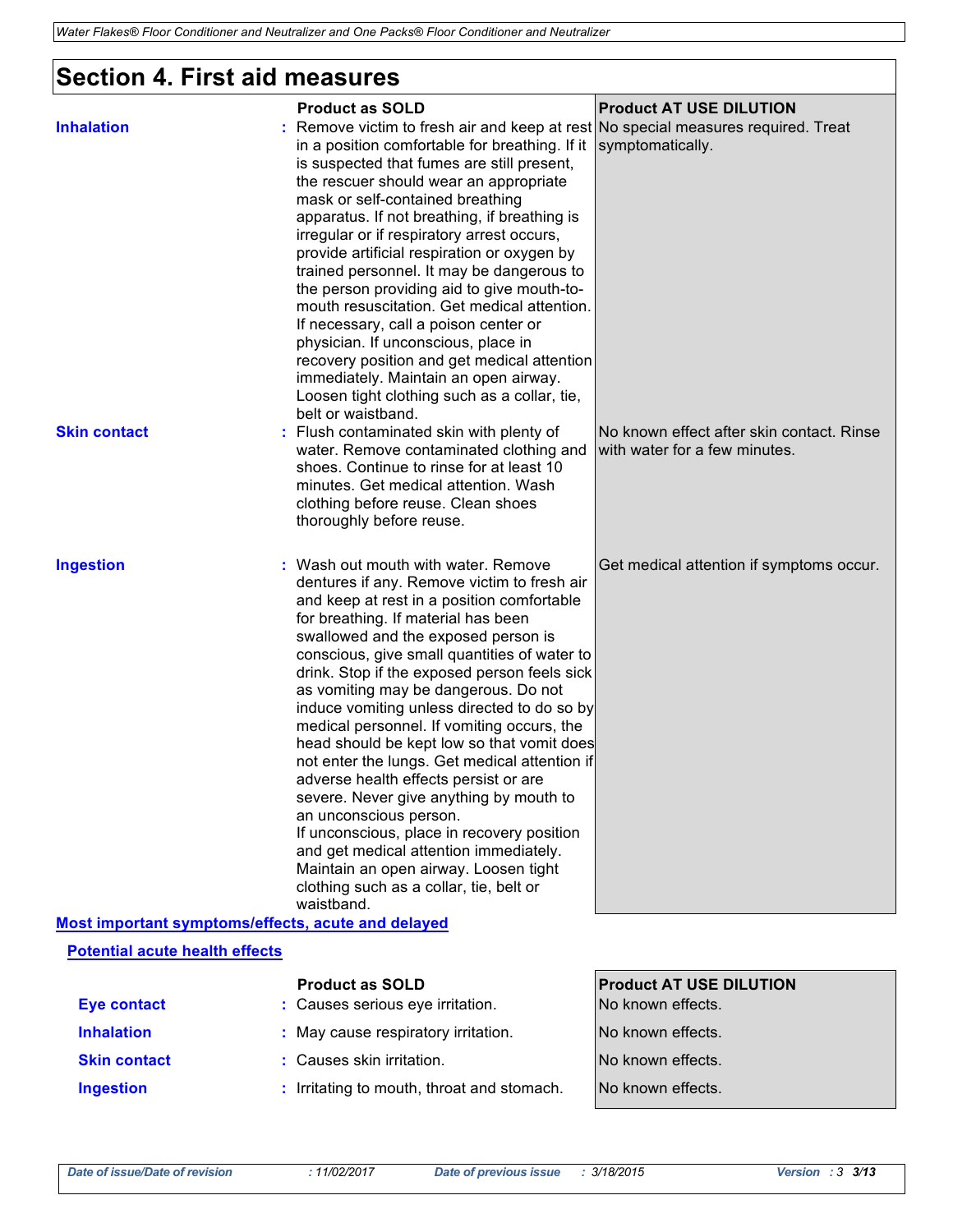### **Section 4. First aid measures**

### **Over-exposure signs/symptoms**

|                                   | <b>Product as SOLD</b>                                                                                                                      | <b>Product AT USE DILUTION</b> |
|-----------------------------------|---------------------------------------------------------------------------------------------------------------------------------------------|--------------------------------|
| <b>Eye contact</b>                | : Adverse symptoms may include the<br>following:<br>pain or irritation<br>watering<br>redness                                               | No known effects.              |
| <b>Inhalation</b>                 | : Adverse symptoms may include the<br>following:<br>respiratory tract irritation<br>coughing                                                | No known effects.              |
| <b>Skin contact</b>               | : Adverse symptoms may include the<br>following:<br>Irritation<br>redness                                                                   | No known effects.              |
| <b>Ingestion</b>                  | : No specific data.                                                                                                                         | No known effects.              |
|                                   | Indication of immediate medical attention and special treatment                                                                             |                                |
| needed, if necessary              |                                                                                                                                             |                                |
|                                   | <b>Product as SOLD</b>                                                                                                                      | <b>Product AT USE DILUTION</b> |
| <b>Notes to physician</b>         | : Treat symptomatically. Contact poison<br>treatment specialist immediately if large<br>quantities have been ingested or inhaled.           | Treat symptomatically.         |
| <b>Specific treatments</b>        | : No specific treatment.                                                                                                                    | No specific treatment.         |
| <b>Protection of first-aiders</b> | : No action shall be taken involving any<br>personal risk or without suitable training. If<br>it is suspected that fumes are still present, | No special measures required.  |

the rescuer should wear an appropriate mask or self-contained breathing apparatus. It may be dangerous to the person providing aid to give mouth-to-

mouth resuscitation.

### **See toxicological information (Section 11)**

## **Section 5. Fire-fighting measures**

| <b>Extinguishing media</b>                                                |                                                                                                                                                                                                         |
|---------------------------------------------------------------------------|---------------------------------------------------------------------------------------------------------------------------------------------------------------------------------------------------------|
| <b>Suitable extinguishing</b><br>media                                    | : Use an extinguishing agent suitable for the surrounding fire.                                                                                                                                         |
| <b>Unsuitable extinguishing</b><br>media                                  | : Do not use water jet.                                                                                                                                                                                 |
| the chemical                                                              | <b>Specific hazards arising from :</b> No specific fire or explosion hazard.                                                                                                                            |
| <b>Hazardous thermal</b><br>decomposition products                        | : Decomposition products may include the following materials:<br>carbon dioxide<br>carbon monoxide<br>metal oxide/oxides                                                                                |
| <b>Special protective actions</b><br>for fire-fighters                    | : Promptly isolate the scene by removing all persons from the vicinity of the incident if<br>there is a fire. No action shall be taken involving any personal risk or without suitable<br>training.     |
| <b>Special protective</b><br>equipment for fire-fighters<br><b>Remark</b> | : Fire-fighters should wear appropriate protective equipment and self-contained<br>breathing apparatus (SCBA) with a full face-piece operated in positive pressure mode.<br>: Dust explosion class: St1 |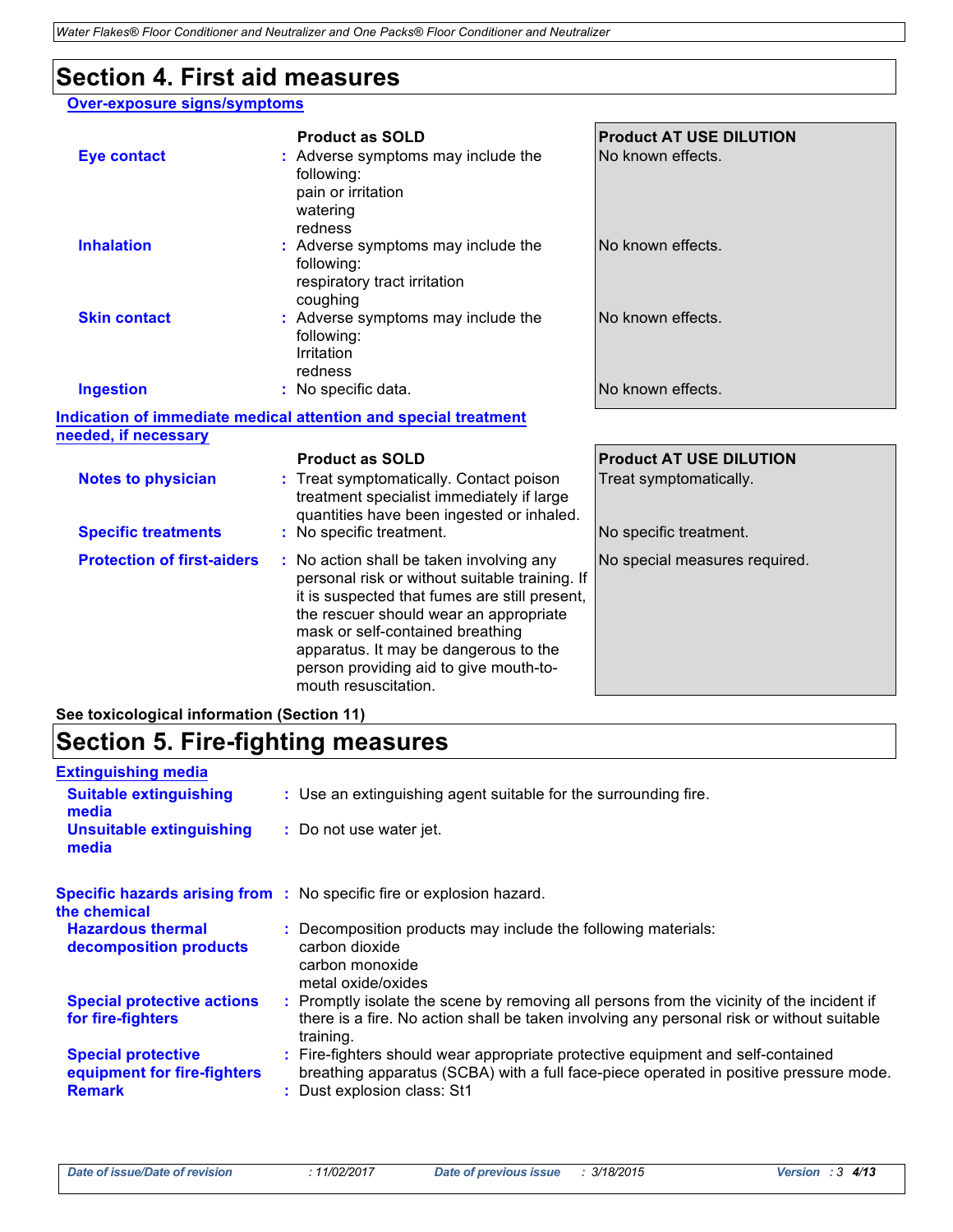### **Section 6. Accidental release measures**

### **Personal precautions, protective equipment and**

### **emergency procedures**

|                                                              | <b>Product as SOLD</b>                                                                                                                                                                                                                                                                                                                                                                                                                                                                                                          | <b>Product AT USE DILUTION</b>                                                                                                                             |
|--------------------------------------------------------------|---------------------------------------------------------------------------------------------------------------------------------------------------------------------------------------------------------------------------------------------------------------------------------------------------------------------------------------------------------------------------------------------------------------------------------------------------------------------------------------------------------------------------------|------------------------------------------------------------------------------------------------------------------------------------------------------------|
| For non-emergency<br>personnel<br>For emergency responders : | : No action shall be taken involving any<br>personal risk or without suitable training.<br>Evacuate surrounding areas. Keep<br>unnecessary and unprotected personnel<br>from entering. Do not touch or walk through<br>spilled material. Provide adequate<br>ventilation. Wear appropriate respirator<br>when ventilation is inadequate. Put on<br>appropriate personal protective equipment.<br>If specialized clothing is required to deal<br>with the spillage, take note of any<br>information in Section 8 on suitable and | Use personal protective equipment as<br>required.<br>Avoid contact of large amounts of spilled<br>material and run off with soil and surface<br>waterways. |
| <b>Environmental precautions</b>                             | unsuitable materials. See also the<br>information in "For non-emergency"<br>personnel".<br>: Avoid dispersal of spilled material and                                                                                                                                                                                                                                                                                                                                                                                            | Use a water rinse for final clean-up.                                                                                                                      |
|                                                              | runoff and contact with soil, waterways,<br>drains and sewers. Inform the relevant<br>authorities if the product has caused<br>environmental pollution (sewers,<br>waterways, soil or air).                                                                                                                                                                                                                                                                                                                                     |                                                                                                                                                            |

#### **Methods and materials for containment and cleaning up**

| <b>Small spill</b> | <b>Product as SOLD</b><br>: Move containers from spill area. Avoid dust Small Spills: Wipe up with absorbent<br>generation. Using a vacuum with HEPA<br>filter will reduce dust dispersal. Place<br>spilled material in a designated, labeled<br>waste container. Dispose of via a licensed<br>waste disposal contractor.                                                                                                                                         | <b>Product AT USE DILUTION</b><br>material.                           |
|--------------------|-------------------------------------------------------------------------------------------------------------------------------------------------------------------------------------------------------------------------------------------------------------------------------------------------------------------------------------------------------------------------------------------------------------------------------------------------------------------|-----------------------------------------------------------------------|
| <b>Large spill</b> | : Move containers from spill area. Approach<br>release from upwind. Prevent entry into<br>sewers, water courses, basements or<br>confined areas. Avoid dust generation. Do<br>not dry sweep. Vacuum dust with<br>equipment fitted with a HEPA filter and<br>place in a closed, labeled waste container.<br>Dispose of via a licensed waste disposal<br>contractor. Note: see Section 1 for<br>emergency contact information and Section<br>13 for waste disposal. | Large Spills: Flush area with water.<br>Prevent entry into waterways. |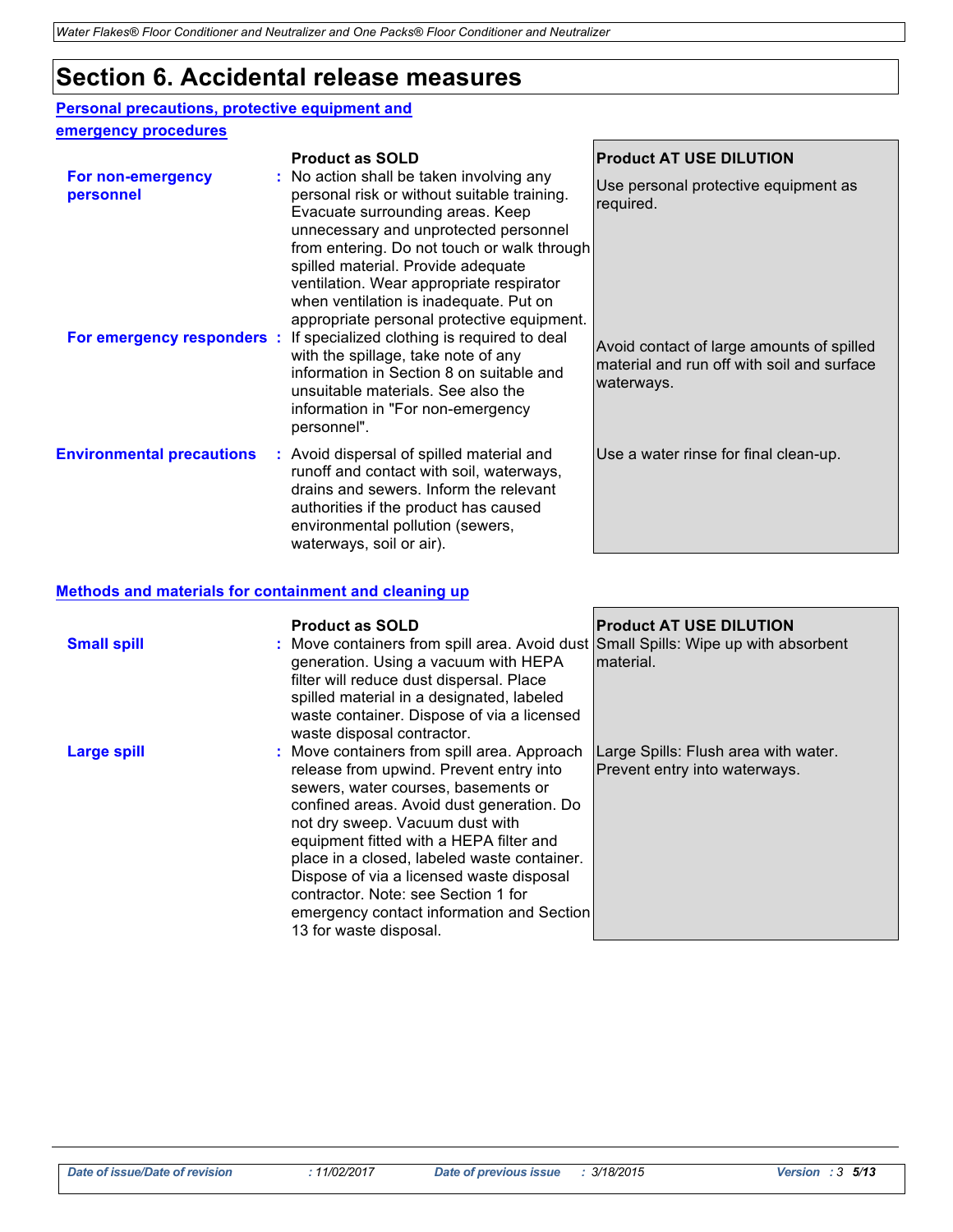# **Section 7. Handling and storage**

#### **Precautions for safe handling**

|                                                                           | <b>Product as SOLD</b>                                                                                                                                                                                                                                                                                                                                                                                                                                                                                                                                                      | <b>Product AT USE DILUTION</b>        |
|---------------------------------------------------------------------------|-----------------------------------------------------------------------------------------------------------------------------------------------------------------------------------------------------------------------------------------------------------------------------------------------------------------------------------------------------------------------------------------------------------------------------------------------------------------------------------------------------------------------------------------------------------------------------|---------------------------------------|
| <b>Protective measures</b>                                                | Put on appropriate personal protective<br>equipment (see Section 8). Do not ingest.<br>Avoid contact with eyes, skin and clothing.<br>Use only with adequate ventilation. Wear<br>appropriate respirator when ventilation is<br>inadequate. Keep in the original container<br>or an approved alternative made from a<br>compatible material, kept tightly closed<br>when not in use. Empty containers retain<br>product residue and can be hazardous. Do<br>not reuse container.                                                                                            | Wash hands thoroughly after handling. |
| <b>Advice on general</b><br>occupational hygiene                          | Eating, drinking and smoking should be<br>prohibited in areas where this material is<br>handled, stored and processed. Workers<br>should wash hands and face before eating,<br>drinking and smoking. Remove<br>contaminated clothing and protective<br>equipment before entering eating areas.<br>See also Section 8 for additional<br>information on hygiene measures.                                                                                                                                                                                                     | Wash hands thoroughly after handling. |
| <b>Conditions for safe</b><br>storage, including any<br>incompatibilities | : Store in accordance with local regulations.<br>Store in original container protected from<br>direct sunlight in a dry, cool and well-<br>ventilated area, away from incompatible<br>materials (see Section 10) and food and<br>drink. Store locked up. Keep container<br>tightly closed and sealed until ready for<br>use. Containers that have been opened<br>must be carefully resealed and kept upright<br>to prevent leakage. Do not store in<br>unlabeled containers.<br>Use appropriate containment to avoid<br>environmental contamination. Keep from<br>freezing. | Keep out of reach of children.        |

### **Section 8. Exposure controls/personal protection**

#### **Control parameters**

| <b>Occupational exposure</b><br>limits            | <b>Product as SOLD</b><br>: Contains no substances with occupational<br>exposure limit values.                                                                                                                                                                                                   | <b>Product AT USE DILUTION</b><br>No exposure limits noted for ingredient(s). |
|---------------------------------------------------|--------------------------------------------------------------------------------------------------------------------------------------------------------------------------------------------------------------------------------------------------------------------------------------------------|-------------------------------------------------------------------------------|
| <b>Appropriate engineering</b><br><b>controls</b> | : Use only with adequate ventilation. If user<br>operations generate dust, fumes, gas,<br>vapor or mist, use process enclosures,<br>local exhaust ventilation or other<br>engineering controls to keep worker<br>exposure to airborne contaminants below<br>any recommended or statutory limits. | No ventilation required.                                                      |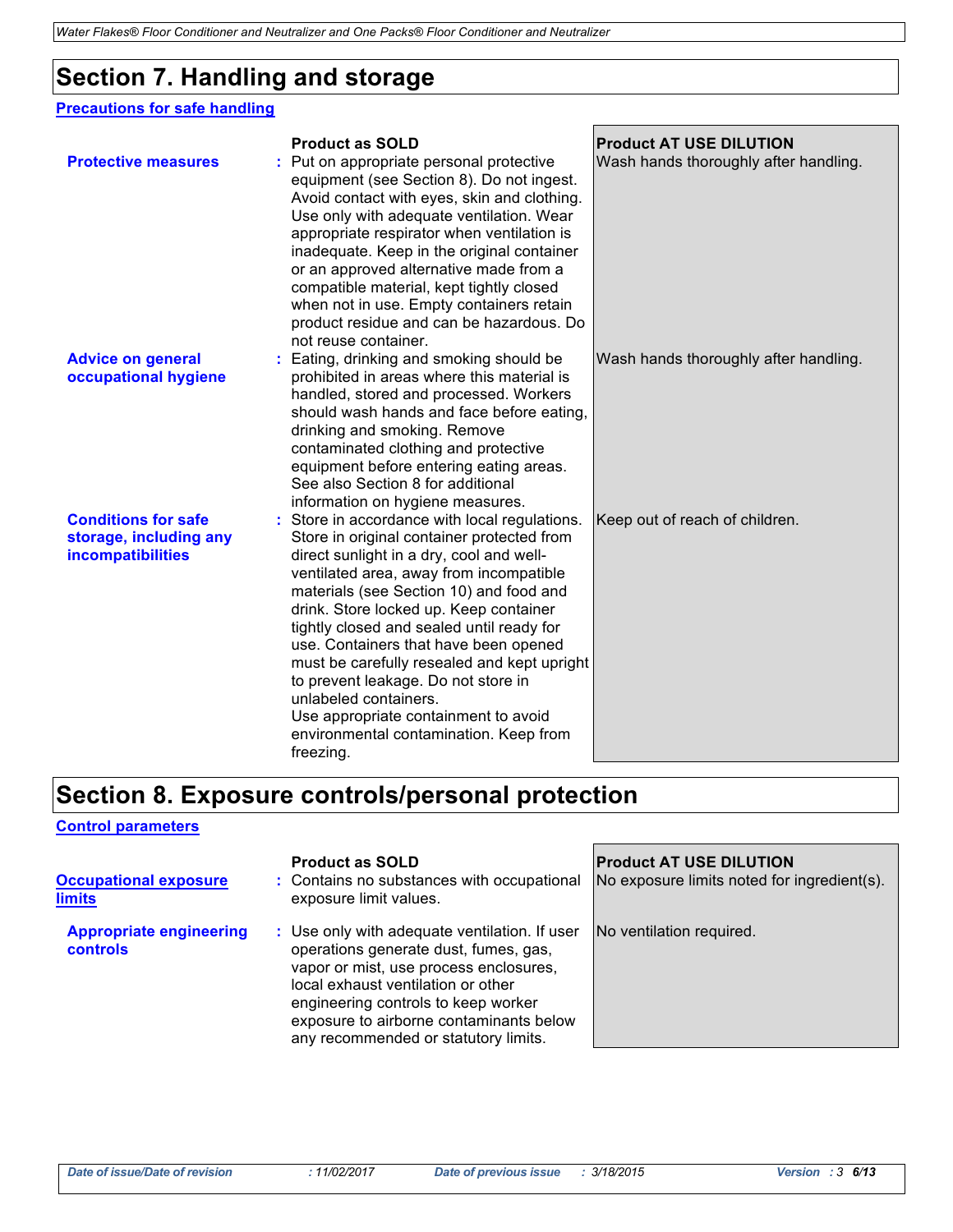# **Section 8. Exposure controls/personal protection**

| <b>Environmental exposure</b><br>controls              | <b>Product as SOLD</b><br>Emissions from ventilation or work process<br>equipment should be checked to ensure<br>they comply with the requirements of<br>environmental protection legislation. In<br>some cases, fume scrubbers, filters or<br>engineering modifications to the process<br>equipment will be necessary to reduce<br>emissions to acceptable levels.                                                                                                                                                                                                                                                                                                               | <b>Product AT USE DILUTION</b><br>No environmental exposure controls<br>required.                                                                                                                                                                                      |
|--------------------------------------------------------|-----------------------------------------------------------------------------------------------------------------------------------------------------------------------------------------------------------------------------------------------------------------------------------------------------------------------------------------------------------------------------------------------------------------------------------------------------------------------------------------------------------------------------------------------------------------------------------------------------------------------------------------------------------------------------------|------------------------------------------------------------------------------------------------------------------------------------------------------------------------------------------------------------------------------------------------------------------------|
| <b>Individual protection measures</b>                  |                                                                                                                                                                                                                                                                                                                                                                                                                                                                                                                                                                                                                                                                                   |                                                                                                                                                                                                                                                                        |
| <b>Hygiene measures</b>                                | <b>Product as SOLD</b><br>: Wash hands, forearms and face thoroughly<br>after handling chemical products, before<br>eating, smoking and using the lavatory and<br>at the end of the working period.<br>Appropriate techniques should be used to<br>remove potentially contaminated clothing.<br>Wash contaminated clothing before<br>reusing. Ensure that eyewash stations and<br>safety showers are close to the workstation<br>location.                                                                                                                                                                                                                                        | <b>Product AT USE DILUTION</b><br>Always observe good personal hygiene<br>measures, such as washing after handling<br>the material and before eating, drinking,<br>and/or smoking. Routinely wash work<br>clothing and protective equipment to<br>remove contaminants. |
| <b>Eye/face protection</b><br><b>Skin protection</b>   | Safety eyewear complying with an<br>approved standard should be used when a<br>risk assessment indicates this is necessary<br>to avoid exposure to liquid splashes, mists,<br>gases or dusts. If contact is possible, the<br>following protection should be worn, unless<br>the assessment indicates a higher degree<br>of protection: chemical splash goggles.                                                                                                                                                                                                                                                                                                                   | No protective equipment is needed under<br>normal conditions.                                                                                                                                                                                                          |
| <b>Hand protection</b>                                 | : Chemical-resistant, impervious gloves<br>complying with an approved standard<br>should be worn at all times when handling<br>chemical products if a risk assessment<br>indicates this is necessary. Considering the<br>parameters specified by the glove<br>manufacturer, check during use that the<br>gloves are still retaining their protective<br>properties. It should be noted that the time<br>to breakthrough for any glove material may<br>be different for different glove<br>manufacturers. In the case of mixtures,<br>consisting of several substances, the<br>protection time of the gloves cannot be<br>accurately estimated.<br>Neoprene gloves. Rubber gloves. | No protective equipment is needed under<br>normal conditions.                                                                                                                                                                                                          |
| <b>Body protection</b><br><b>Other skin protection</b> | : No protective equipment is needed under<br>normal conditions.<br>: No protective equipment is needed under<br>normal conditions.                                                                                                                                                                                                                                                                                                                                                                                                                                                                                                                                                | No protective equipment is needed under<br>normal conditions.<br>No protective equipment is needed under<br>normal conditions.                                                                                                                                         |
|                                                        |                                                                                                                                                                                                                                                                                                                                                                                                                                                                                                                                                                                                                                                                                   |                                                                                                                                                                                                                                                                        |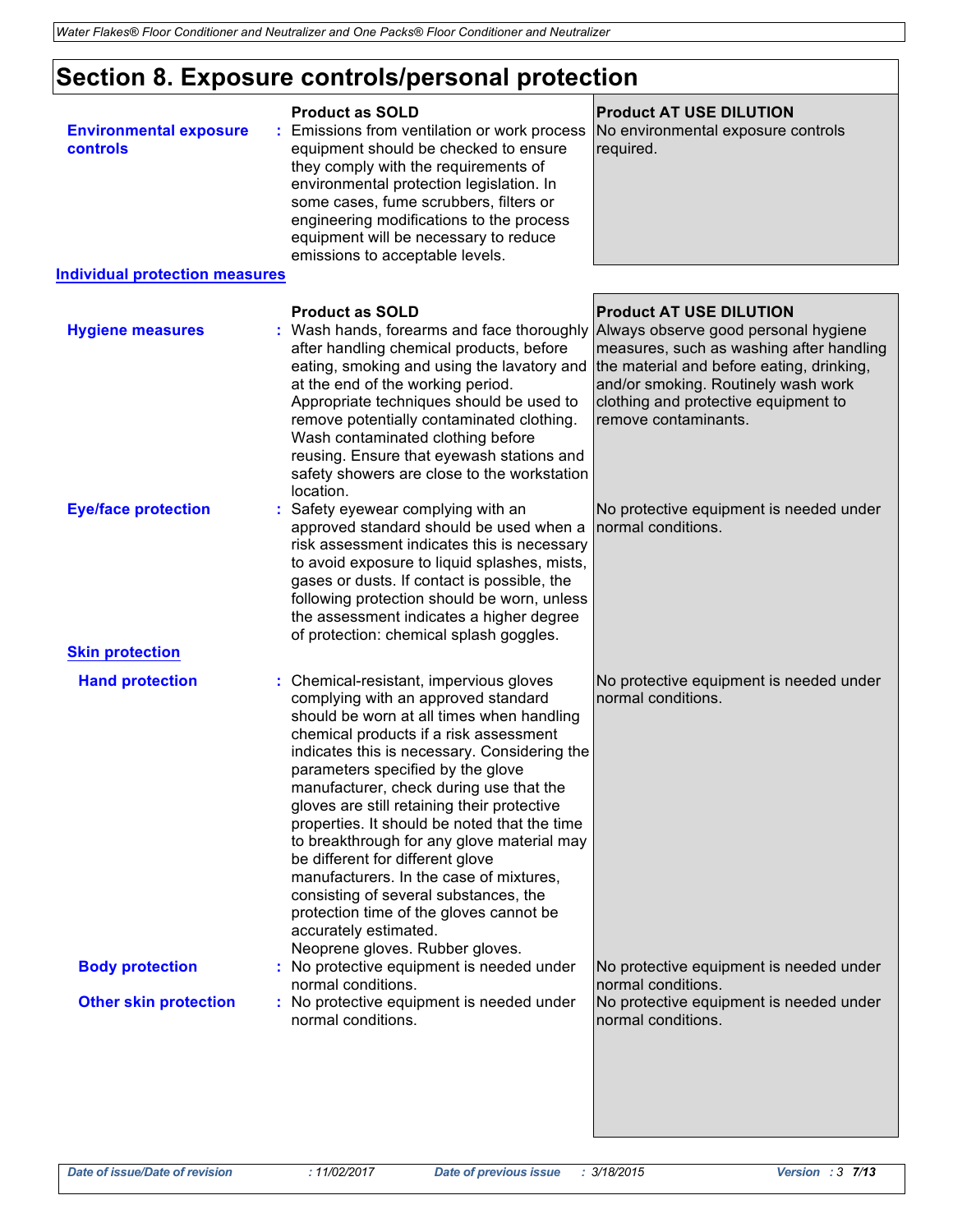# **Section 8. Exposure controls/personal protection**

|                               | <b>Product as SOLD</b>                                                                                                                                                                                                                                                                                                                                                         | <b>Product AT USE DILUTION</b> |
|-------------------------------|--------------------------------------------------------------------------------------------------------------------------------------------------------------------------------------------------------------------------------------------------------------------------------------------------------------------------------------------------------------------------------|--------------------------------|
| <b>Respiratory protection</b> | : Use a properly fitted, air-purifying or air-fed No protective equipment is needed under<br>respirator complying with an approved<br>standard if a risk assessment indicates this<br>is necessary. Respirator selection must be<br>based on known or anticipated exposure<br>levels, the hazards of the product and the<br>safe working limits of the selected<br>respirator. | normal conditions.             |
|                               |                                                                                                                                                                                                                                                                                                                                                                                |                                |

# **Section 9. Physical and chemical properties**

|                                                        | <b>Product as SOLD</b>                                                    | <b>Product AT USE DILUTION</b> |
|--------------------------------------------------------|---------------------------------------------------------------------------|--------------------------------|
| <b>Appearance</b>                                      |                                                                           |                                |
| <b>Physical state</b>                                  | : Solid. [Granular solid./Crystals.]                                      | Aqueous solution.              |
| <b>Color</b>                                           | : White.                                                                  | Colorless                      |
| Odor                                                   | : Odorless.                                                               | Odorless.                      |
| <b>Odor threshold</b>                                  | : Not available.                                                          | Not available.                 |
| pH                                                     | : Not applicable.                                                         | 4.0 to 5.0                     |
| <b>Melting point</b>                                   | : $153^{\circ}$ C (307.4 $^{\circ}$ F)                                    | Not applicable                 |
| <b>Boiling point</b>                                   | : Not available.                                                          | Not available.                 |
| <b>Flash point</b>                                     | : >93.333°C (>200°F)                                                      | >93.333°C (>200°F)             |
| <b>Evaporation rate</b>                                | : Not available.                                                          | Not available.                 |
| <b>Flammability (solid, gas)</b>                       | : Not applicable.                                                         | Not applicable.                |
| <b>Lower and upper explosive</b><br>(flammable) limits | : Not available.                                                          | Not available.                 |
| <b>Vapor pressure</b>                                  | : Not available.                                                          | Not available.                 |
| <b>Vapor density</b>                                   | : Not available.                                                          | Not available.                 |
| <b>Relative density</b>                                | : Not available.                                                          | Not available.                 |
| <b>Solubility</b>                                      | : Easily soluble in the following materials:<br>cold water and hot water. | Complete                       |
| <b>Solubility in water</b>                             | : Not available.                                                          | Complete                       |
| <b>Partition coefficient: n-</b><br>octanol/water      | : Not available.                                                          | Not available.                 |
| <b>Auto-ignition temperature</b>                       | : Not available.                                                          | Not available.                 |
| <b>Decomposition temperature</b>                       | : Not available.                                                          | Not available.                 |
| <b>SADT</b>                                            | : Not available.                                                          | Not available.                 |
| <b>Viscosity</b>                                       | : Not available.                                                          | Not available.                 |

# **Section 10. Stability and reactivity**

| <b>Reactivity</b><br><b>Chemical stability</b>              | : No specific test data related to reactivity available for this product or its ingredients.<br>: The product is stable.                                  |  |  |
|-------------------------------------------------------------|-----------------------------------------------------------------------------------------------------------------------------------------------------------|--|--|
| <b>Possibility of hazardous</b><br>reactions                | : Under normal conditions of storage and use, hazardous reactions will not occur.                                                                         |  |  |
|                                                             | Under normal conditions of storage and use, hazardous polymerization will not occur.                                                                      |  |  |
| <b>Conditions to avoid</b><br><b>Incompatible materials</b> | : Keep from freezing. Keep away from extreme heat.<br>: Reactive or incompatible with the following materials: oxidizing materials, acids and<br>alkalis. |  |  |
| <b>Hazardous decomposition</b><br>products                  | : Under normal conditions of storage and use, hazardous decomposition products should<br>not be produced.                                                 |  |  |
| Date of issue/Date of revision                              | <b>Date of previous issue</b><br>Version : $3\,8/13$<br>: 11/02/2017<br>: 3/18/2015                                                                       |  |  |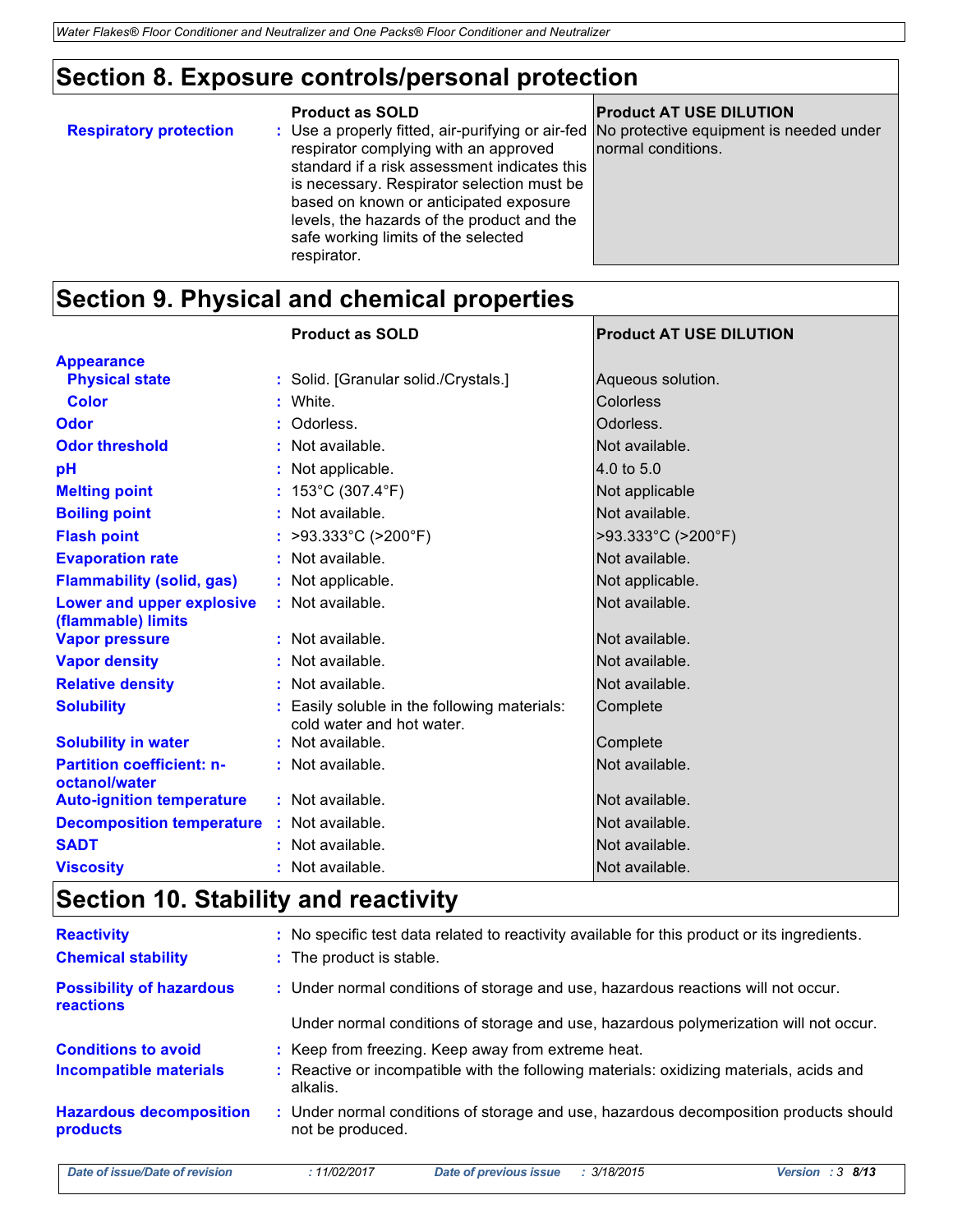# **Section 11. Toxicological information**

### **Information on toxicological effects**

#### **Acute toxicity**

| <b>Product/ingredient name</b> | <b>Result</b> | <b>Species</b> | <b>Dose</b> | <b>Exposure</b> |
|--------------------------------|---------------|----------------|-------------|-----------------|
| citric acid                    | LD50 Oral     | Rat            | 3 g/kg      |                 |
| sodium carbonate               | ∟D50 Oral     | Rat            | 4090 mg/kg  |                 |

#### **Irritation/Corrosion**

| <b>Product/ingredient name</b> | <b>Result</b>            | <b>Species</b> | <b>Score</b>             | <b>Exposure</b>            | <b>Observation</b> |
|--------------------------------|--------------------------|----------------|--------------------------|----------------------------|--------------------|
| citric acid                    | Eyes - Severe irritant   | Rabbit         |                          | 24 hours 750<br>Micrograms |                    |
|                                | Skin - Mild irritant     | Rabbit         |                          | 24 hours 500<br>milligrams |                    |
|                                | Skin - Moderate irritant | Rabbit         | $\overline{\phantom{a}}$ | 0.5 Milliliters            |                    |
| sodium carbonate               | Eyes - Moderate irritant | Rabbit         |                          | 24 hours 100<br>milligrams |                    |
|                                | Eyes - Severe irritant   | Rabbit         | $\overline{\phantom{a}}$ | 50 milligrams              |                    |
|                                | Skin - Mild irritant     | Rabbit         |                          | 24 hours 500<br>milligrams |                    |

### **Sensitization**

Not available.

**Mutagenicity**

Not available.

**Carcinogenicity**

Not available.

**Reproductive toxicity**

Not available.

**Teratogenicity**

Not available.

#### **Specific target organ toxicity (single exposure)** Not available.

**Specific target organ toxicity (repeated exposure)** Not available.

#### **Aspiration hazard**

Not available.

#### **Information on the likely :** Not available.

**routes of exposure Potential acute health effects**

|                     | <b>Product as SOLD</b>                     | <b>Product AT USE DILUTION</b>             |
|---------------------|--------------------------------------------|--------------------------------------------|
| <b>Eye contact</b>  | : Causes serious eye irritation.           | Direct contact with eyes may cause         |
|                     |                                            | temporary irritation.                      |
| <b>Inhalation</b>   | : May cause respiratory irritation.        | No adverse effects due to inhalation are   |
|                     |                                            | expected.                                  |
| <b>Skin contact</b> | : Causes skin irritation.                  | No adverse effects due to skin contact are |
|                     |                                            | expected.                                  |
| <b>Ingestion</b>    | : Irritating to mouth, throat and stomach. | Expected to be a low ingestion hazard.     |
|                     |                                            |                                            |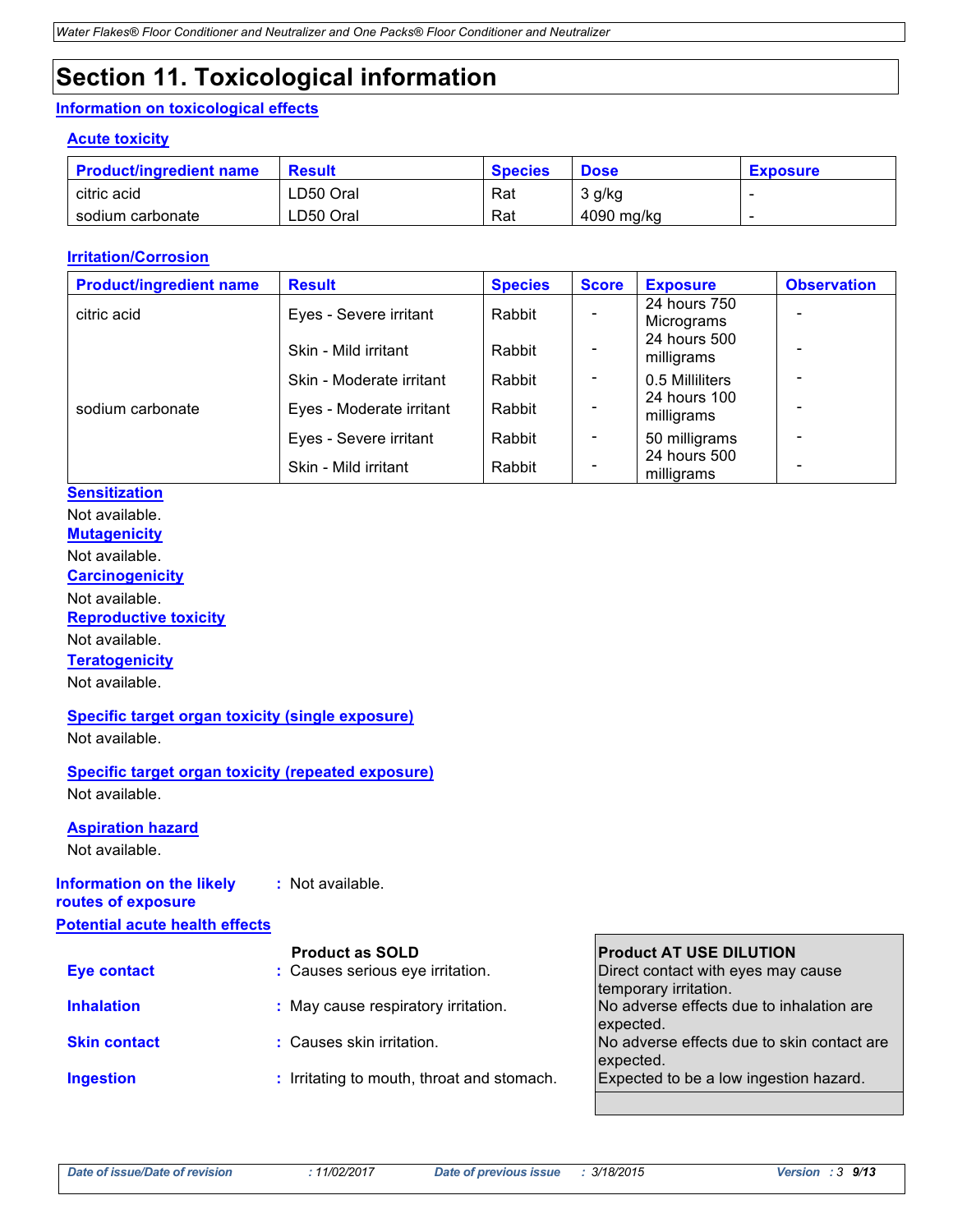# **Section 11. Toxicological information**

**Symptoms related to the physical, chemical and toxicological characteristics**

|                     | <b>Product as SOLD</b>                                                                        | <b>Product AT USE DILUTION</b> |
|---------------------|-----------------------------------------------------------------------------------------------|--------------------------------|
| <b>Eye contact</b>  | : Adverse symptoms may include the<br>following:<br>pain or irritation<br>watering<br>redness | Temporary irritation.          |
| <b>Inhalation</b>   | : Adverse symptoms may include the<br>following:<br>respiratory tract irritation<br>coughing  | None.                          |
| <b>Skin contact</b> | : Adverse symptoms may include the<br>following:<br>Irritation<br>redness                     | None.                          |
| <b>Ingestion</b>    | : No specific data.                                                                           | None.                          |

### **Delayed and immediate effects and also chronic effects from short and long term exposure Short term exposure**

|                                                   | <b>Product as SOLD</b>                                 | <b>Product AT USE DILUTION</b>                       |
|---------------------------------------------------|--------------------------------------------------------|------------------------------------------------------|
| <b>Potential immediate</b><br>effects             | : Not available.                                       | None.                                                |
| <b>Potential delayed effects : Not available.</b> |                                                        | None.                                                |
| <b>Long term exposure</b>                         |                                                        |                                                      |
|                                                   | <b>Product as SOLD</b>                                 | <b>Product AT USE DILUTION</b>                       |
| <b>Potential immediate</b><br>effects             | : Not available.                                       | None.                                                |
| <b>Potential delayed effects</b>                  | : Not available.                                       | None.                                                |
| <b>Potential chronic health</b><br>effects        | : Not available.                                       |                                                      |
|                                                   | <b>Product as SOLD</b>                                 | <b>Product AT USE DILUTION</b>                       |
| <b>General</b>                                    | : No known significant effects or critical<br>hazards. | No known significant effects or critical<br>hazards. |
| <b>Carcinogenicity</b>                            | : No known significant effects or critical<br>hazards. | No known significant effects or critical<br>hazards. |
| <b>Mutagenicity</b>                               | : No known significant effects or critical<br>hazards. | No known significant effects or critical<br>hazards. |
| <b>Teratogenicity</b>                             | : No known significant effects or critical<br>hazards. | No known significant effects or critical<br>hazards. |
| <b>Developmental effects</b>                      | : No known significant effects or critical<br>hazards. | No known significant effects or critical<br>hazards. |
| <b>Fertility effects</b>                          | : No known significant effects or critical<br>hazards. | No known significant effects or critical<br>hazards. |

### **Numerical measures of toxicity**

### **Acute toxicity estimates**

| <b>Route</b> |                 |
|--------------|-----------------|
| Oral         | e - د +.9 mg/kg |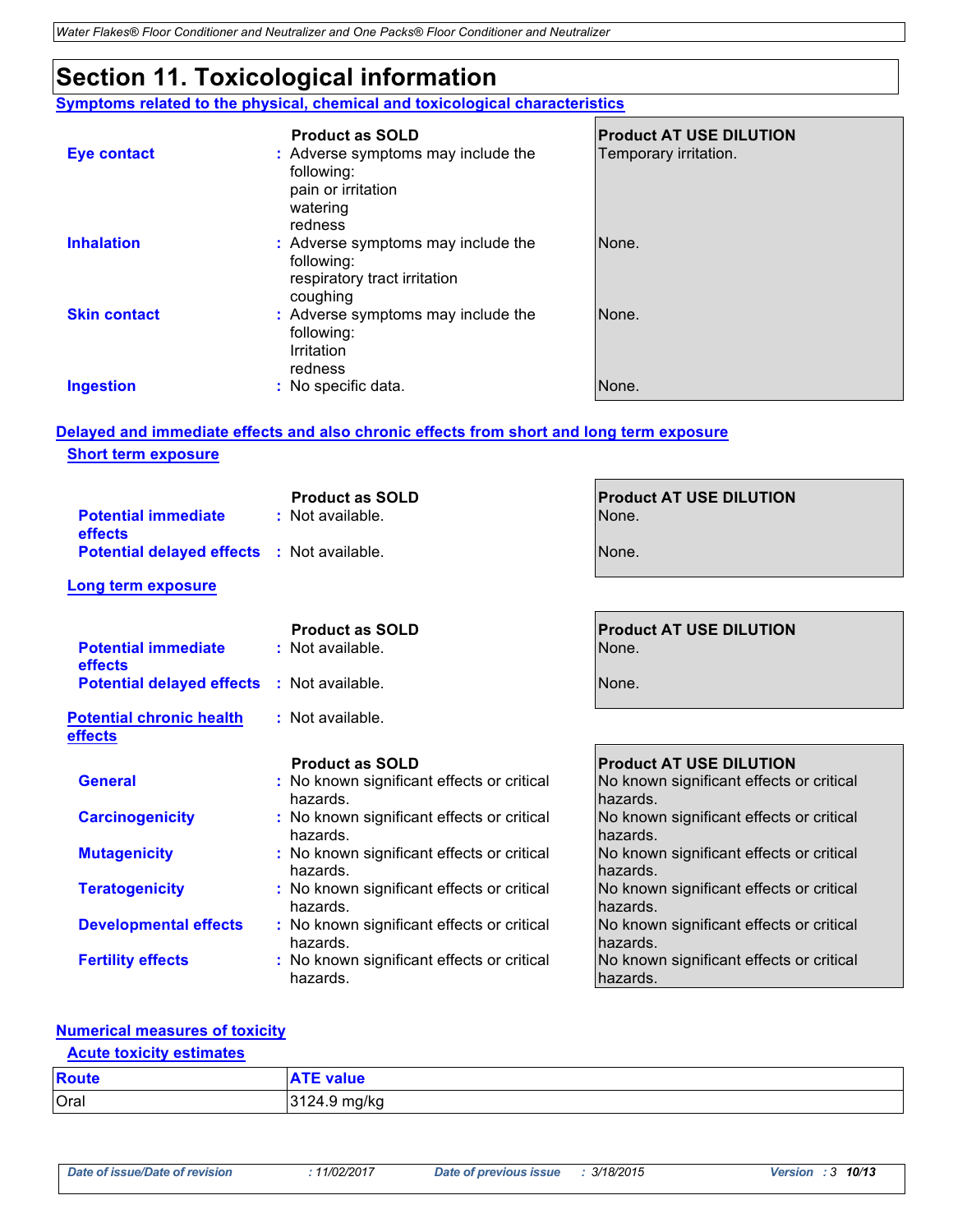# **Section 12. Ecological information**

### **Toxicity**

| <b>Product/ingredient name</b> | <b>Result</b>                       | <b>Species</b>                          | <b>Exposure</b> |
|--------------------------------|-------------------------------------|-----------------------------------------|-----------------|
| citric acid                    | Acute LC50 160000 µg/l Marine water | Crustaceans - Carcinus maenas-<br>Adult | 48 hours        |
| sodium carbonate               | Acute EC50 242000 µg/l Fresh water  | Algae - Navicula seminulum              | 96 hours        |
|                                | Acute LC50 176000 µg/l Fresh water  | Crustaceans - Amphipoda                 | 48 hours        |
|                                | Acute LC50 265000 µg/l Fresh water  | Daphnia - Daphnia magna                 | 48 hours        |
|                                | Acute LC50 300000 µg/l Fresh water  | Fish - Lepomis macrochirus              | 96 hours        |

#### **Persistence and degradability**

Not available.

#### **Bioaccumulative potential**

| <b>Product/ingredient name</b> | <b>LoaP</b> ow | <b>DAF</b><br>uv. | <b>'otential</b> |
|--------------------------------|----------------|-------------------|------------------|
| citric acid                    | 1.O            |                   | low              |

#### **Mobility in soil**

| <b>Soil/water partition</b> | : Not available. |
|-----------------------------|------------------|
| <b>coefficient (Koc)</b>    |                  |
|                             |                  |

**Other adverse effects** : No known significant effects or critical hazards.

### **Section 13. Disposal considerations**

|                         | <b>Product as SOLD</b>                                                                                                                                                                                                                                                                                                                                                                                                                                                                                                                                                                                                                                                                                                                                                                                                                                                                                                                                                                                                                                                                                        | <b>Product AT USE DILUTION</b>           |
|-------------------------|---------------------------------------------------------------------------------------------------------------------------------------------------------------------------------------------------------------------------------------------------------------------------------------------------------------------------------------------------------------------------------------------------------------------------------------------------------------------------------------------------------------------------------------------------------------------------------------------------------------------------------------------------------------------------------------------------------------------------------------------------------------------------------------------------------------------------------------------------------------------------------------------------------------------------------------------------------------------------------------------------------------------------------------------------------------------------------------------------------------|------------------------------------------|
| <b>Disposal methods</b> | : The generation of waste should be avoided Diluted product can be flushed to sanitary<br>or minimized wherever possible. Disposal<br>of this product, solutions and any by-<br>products should at all times comply with the<br>requirements of environmental protection<br>and waste disposal legislation and any<br>regional local authority requirements.<br>Dispose of surplus and non-recyclable<br>products via a licensed waste disposal<br>contractor. Waste should not be disposed<br>of untreated to the sewer unless fully<br>compliant with the requirements of all<br>authorities with jurisdiction. Waste<br>packaging should be recycled. Incineration<br>or landfill should only be considered when<br>recycling is not feasible. This material and<br>its container must be disposed of in a safe<br>way. Care should be taken when handling<br>emptied containers that have not been<br>cleaned or rinsed out. Empty containers or<br>liners may retain some product residues.<br>Avoid dispersal of spilled material and<br>runoff and contact with soil, waterways,<br>drains and sewers. | sewer. Discard empty container in trash. |

### **Section 14. Transport information**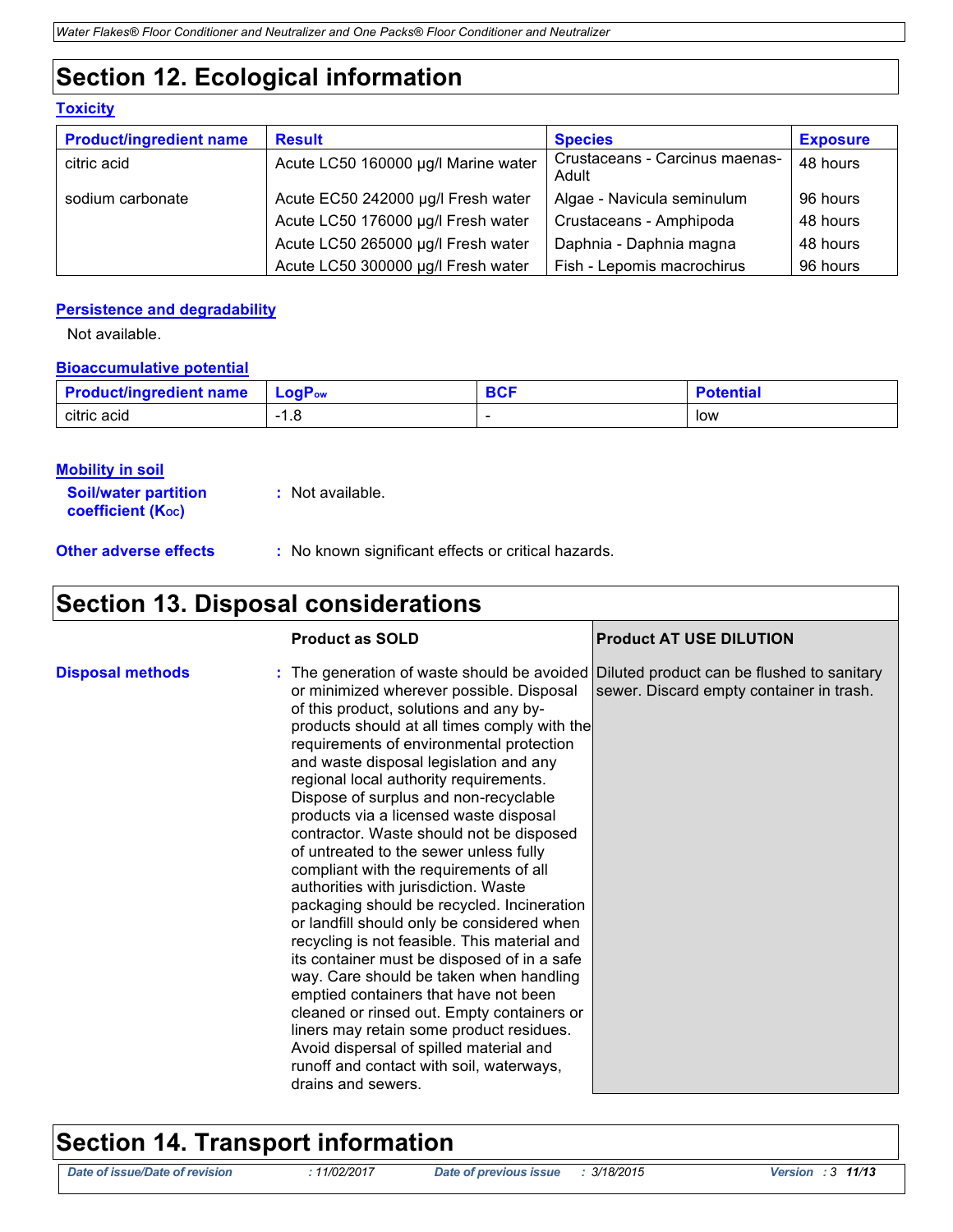| <b>Product as SOLD</b> |  |
|------------------------|--|
|------------------------|--|

|                      | <b>DOT Classification</b> | <b>IMDG</b>    | <b>IATA</b>    |
|----------------------|---------------------------|----------------|----------------|
| <b>UN number</b>     | Not regulated.            | Not regulated. | Not regulated. |
| <b>UN proper</b>     | Cleaning compounds, NOI,  | ۰              |                |
| shipping name        | powder.                   |                |                |
| <b>Transport</b>     |                           |                |                |
| hazard class(es)     |                           |                |                |
| <b>Packing group</b> | $\overline{\phantom{a}}$  | ۰              | -              |
| <b>Environmental</b> | No.                       | No.            | No.            |
| <b>hazards</b>       |                           |                |                |
| <b>Additional</b>    |                           |                |                |
| information          |                           |                |                |

| <b>Product AT USE DILUTION</b> |
|--------------------------------|
| Not intended for transport     |

**Special precautions for user : Transport within user's premises:** always transport in closed containers that are upright and secure. Ensure that persons transporting the product know what to do in the event of an accident or spillage. **Transport in bulk according :** Not available.

**to Annex II of MARPOL 73/78 and the IBC Code**

### **Section 15. Regulatory information**

| <b>U.S. Federal regulations</b>                                                   | : United States inventory (TSCA 8b): All components are listed or exempted. |                                |  |
|-----------------------------------------------------------------------------------|-----------------------------------------------------------------------------|--------------------------------|--|
|                                                                                   | <b>Product as SOLD</b>                                                      | <b>Product AT USE DILUTION</b> |  |
| <b>Clean Air Act Section 112</b><br>(b) Hazardous Air<br><b>Pollutants (HAPs)</b> | : Not listed                                                                | Not listed                     |  |
| <b>Clean Air Act Section 602</b><br><b>Class I Substances</b>                     | : Not listed                                                                | Not listed                     |  |
| <b>Clean Air Act Section 602</b><br><b>Class II Substances</b>                    | : Not listed                                                                | Not listed                     |  |
| <b>DEA List I Chemicals</b><br>(Precursor Chemicals)                              | : Not listed                                                                | Not listed                     |  |
| <b>DEA List II Chemicals</b><br><b>(Essential Chemicals)</b>                      | : Not listed                                                                | Not listed                     |  |
| <b>SARA 302/304</b>                                                               |                                                                             |                                |  |
| on ingredients                                                                    | <b>Composition/information :</b> No products were found.                    | No products were found.        |  |
| <b>SARA 304 RQ</b>                                                                | : Not applicable.                                                           | Not applicable.                |  |
| <b>SARA 311/312</b>                                                               |                                                                             |                                |  |
| <b>Classification</b>                                                             | : Immediate (acute) health hazard                                           | Non-hazardous.                 |  |

#### **Composition/information on ingredients**

| <b>Name</b>      | %          | <b>Fire</b><br>hazard | <b>Sudden</b><br>release of<br><b>pressure</b> | <b>Reactive</b> | <b>Immediate</b><br>(acute)<br>health<br>hazard | <b>Delayed</b><br>(chronic)<br>health<br>hazard |
|------------------|------------|-----------------------|------------------------------------------------|-----------------|-------------------------------------------------|-------------------------------------------------|
| citric acid      | $60 - 100$ | Yes.                  | No.                                            | No.             | Yes.                                            | No.                                             |
| sodium carbonate | $10 - 30$  | No.                   | No.                                            | Yes.            | Yes.                                            | No.                                             |

*Date of issue/Date of revision : 11/02/2017 Date of previous issue : 3/18/2015 Version : <sup>3</sup>12/<sup>13</sup>*